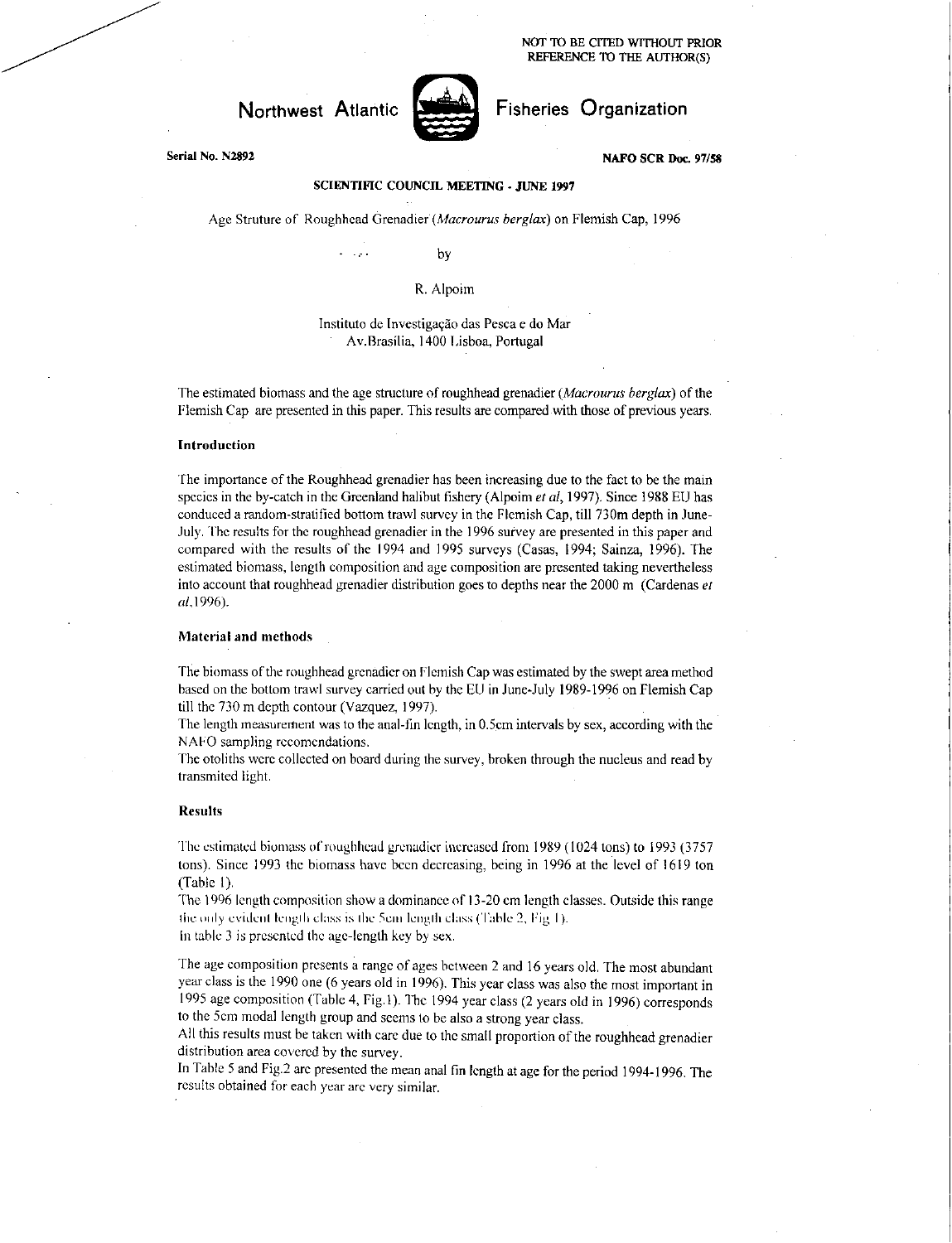## References

÷.

. Alpoim, R., Godinho M.L., Avila de Melo, A. and Santos, E..1997 . "Portuguese research Report for 1996". NAFO SCS Doc.97/9 Ser. No.N2857, 43p.

 $-2$ 

Casas, J.M. I994."Age struture of Roughhead grenadier *(Macrourus berglax)* on Flemish Cap, 1994". NAFO SCR Doc. 94/80 Ser.No. N2459, 5p.

de Cardenas, E., Casas, J.M., Alpoim, R. and Murua, 11..1996. " Preliminary Results of the European Long-line Survey in the NAFO Regulatory Area". NAFO SCR Doc 96/34 Ser. No N2709, 6p.

Sainza, C. 1996. "Age struture of Roughhcad grenadier *(Macrourus berglax)* on Flemish Cap, 1995". NAFO SCR Doc. 96/58 Ser.No N2734, 5p.

Vazquez, A. 1997. "Results from bottom trawl survey of Flemish Cap in July 1996". NAFO SCR Doc. 97/28 Ser. No N2860, 30p.

| Table 1: Biomass swept area method     |  |
|----------------------------------------|--|
| estimates in Flemish Cap, 1989 - 1996. |  |

| Year | Biomass (tons) |
|------|----------------|
| 1989 | 1024           |
| 1990 | 1014           |
| 1991 | 1587           |
| 1992 | 1878           |
| 1993 | 3757           |
| 1994 | 2350           |
| 1995 | 1855           |
| 1996 | 1619           |

Table 2. Flemish Cap anal-fin length frequency of roughhead grenadier (x1000),1994-96

| Lenath | 1994 | 1995 | 1996            | Length |
|--------|------|------|-----------------|--------|
| 3      |      |      | 7               | 3      |
| 4      |      | 37   | 59              | 4      |
| 5      | 47   | 45   | 215             | 5      |
| 6      | 31   | 46   | 63              | 6      |
| 7      | 65   | 60   | 31              | 7      |
| 8      | 169  | 72   | 56              | 8      |
| 9      | 98   | 139  | 46              | 9      |
| 10     | 231  | 342  | 113             | 10     |
| 11     | 196  | 295  | 116             | 11     |
| 12     | 117  | 527  | 160             | 12     |
| 13     | 100  | 271  | 255             | 13     |
| 14     | 255  | 131  | 308             | 14     |
| 15     | 236  | 185  | 2 <sup>12</sup> | 15     |
| 16     | 213  | 275  | 308             | 16     |
| 17     | 426  | 332  | 244             | 17     |
| 18     | 469  | 412  | 244             | 18     |
| 19     | 440  | 433  | 308             | 19     |
| 20     | 248  | 280  | 270             | 20     |
| 21     | 166  | 151  | 114             | 21     |
| 22     | 101  | 73   | 101             | 22     |
| 23     | 71   | 16   | 31              | 23     |
| 24     | 73   | 26   | 46              | 24     |
| 25     | 72   | 26   | 21              | 25     |
| 26     | 43   | 19   | 29              | 26     |
| 27     | 24   | 28   | 21              | 27     |
| 28     | 8    | 13   | 8               | 28     |
| 29     | 46   |      |                 | 29     |
| 30     | 19   | 9    | 8               | 30     |
| 31     | 31   | 6    | 7               | 31     |
| 32     | 11   | 7    | 14              | 32     |
| 33     |      |      |                 | 33     |
| 34     |      |      |                 | 34     |
| 35     |      |      |                 | 35     |
| 36     | 11   |      |                 | 36     |
| .Total | 4017 | 4256 | 3415            |        |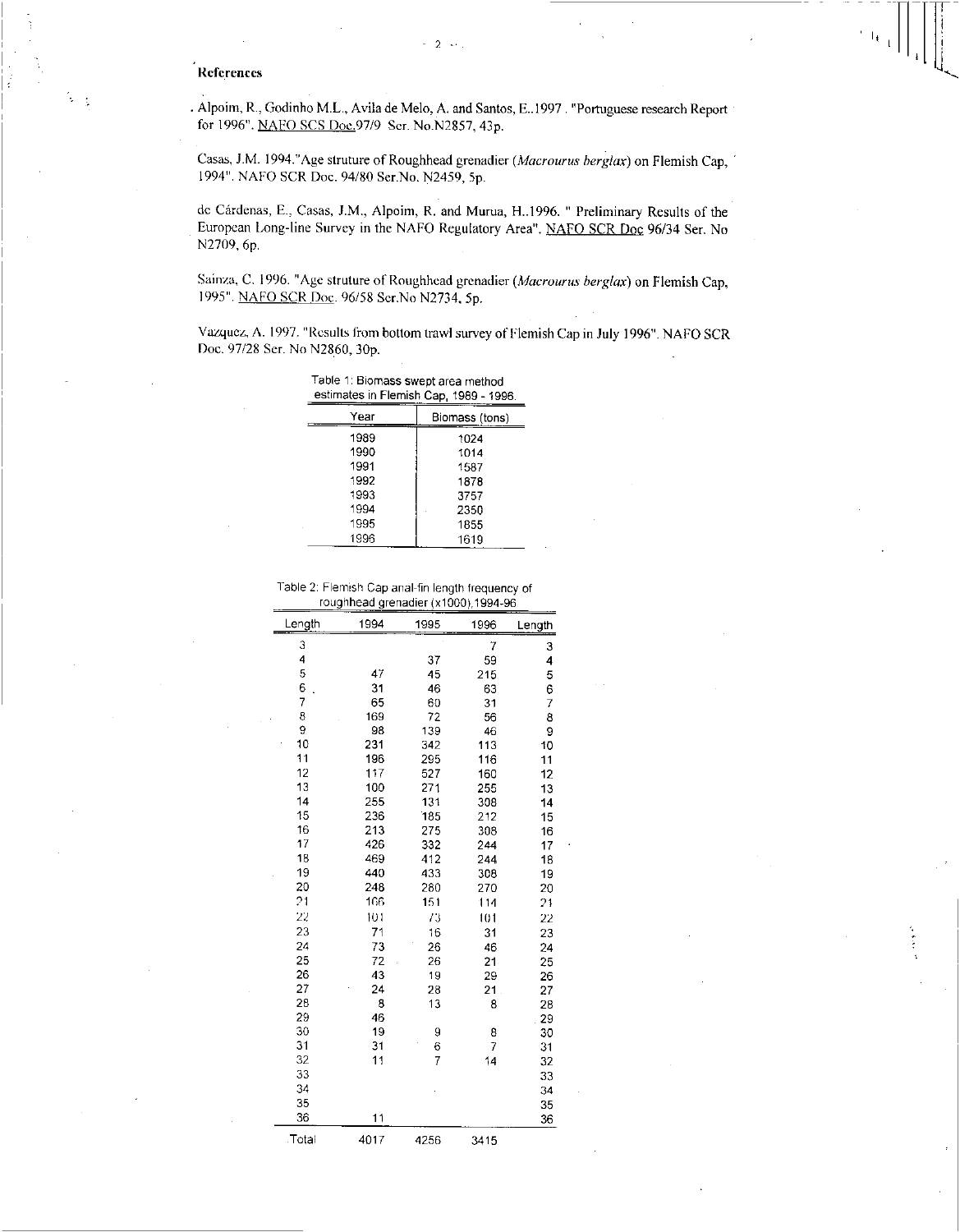| <b>Females</b> |                |                                            |                         |                |                |                |                             |                                           |                         |                                                 |                 |                 |                         |                 |                |                                            |
|----------------|----------------|--------------------------------------------|-------------------------|----------------|----------------|----------------|-----------------------------|-------------------------------------------|-------------------------|-------------------------------------------------|-----------------|-----------------|-------------------------|-----------------|----------------|--------------------------------------------|
| Length         |                |                                            |                         |                |                |                | Age class                   |                                           |                         |                                                 |                 |                 |                         |                 |                |                                            |
| (cm)           | $\overline{2}$ | $\overline{3}$                             | $\overline{4}$          | $\overline{5}$ | $\overline{6}$ | 7              | $\overline{\boldsymbol{8}}$ | ढ़                                        | $\overline{10}$         | $\overline{11}$                                 | $\overline{12}$ | $\overline{13}$ | $\overline{14}$         | $\overline{15}$ |                | $\overline{16}$ total                      |
| 5              | $\mathbf{3}$   |                                            |                         |                |                |                |                             |                                           |                         |                                                 |                 |                 |                         |                 |                |                                            |
| 6              |                |                                            |                         |                |                |                |                             |                                           |                         |                                                 |                 |                 |                         |                 |                | 32552589                                   |
| 7              |                | $\begin{array}{c} 2 \\ 5 \\ 5 \end{array}$ |                         |                |                |                |                             |                                           |                         |                                                 |                 |                 |                         |                 |                |                                            |
| 8              |                |                                            |                         |                |                |                |                             |                                           |                         |                                                 |                 |                 |                         |                 |                |                                            |
| 9              |                |                                            | $\overline{\mathbf{c}}$ |                |                |                |                             |                                           |                         |                                                 |                 |                 |                         |                 |                |                                            |
| 10             |                |                                            | 5                       |                |                |                |                             |                                           |                         |                                                 |                 |                 |                         |                 |                |                                            |
| 11             |                |                                            | $\overline{\mathbf{4}}$ | 4              |                |                |                             |                                           |                         |                                                 |                 |                 |                         |                 |                |                                            |
| 12             |                |                                            |                         | 8              | 1              |                |                             |                                           |                         |                                                 |                 |                 |                         |                 |                |                                            |
| 13             |                |                                            |                         | $\frac{6}{3}$  | 4              | 1              |                             |                                           |                         |                                                 |                 |                 |                         |                 |                | 11                                         |
| 14             |                |                                            |                         |                | 9              |                |                             |                                           |                         |                                                 |                 |                 |                         |                 |                | 13                                         |
| 15             |                |                                            |                         |                | $\overline{7}$ | $\overline{2}$ |                             |                                           |                         |                                                 |                 |                 |                         |                 |                | 10                                         |
| 16             |                |                                            |                         |                | 3              | 11             | $\overline{\mathbf{c}}$     |                                           |                         |                                                 |                 |                 |                         |                 |                | 16                                         |
| 17             |                |                                            |                         |                |                | 5              | 6                           | 1                                         |                         |                                                 |                 |                 |                         |                 |                | $12 \overline{ }$                          |
| 18             |                |                                            |                         |                |                | 1              | $\frac{2}{4}$               | $\frac{2}{2}$                             | 1                       |                                                 |                 |                 |                         |                 |                | $\,6\,$                                    |
| 19             |                |                                            |                         |                |                |                |                             |                                           | $\frac{2}{5}$           | $\boldsymbol{z}$                                |                 |                 |                         |                 |                | 10                                         |
| 20             |                |                                            |                         |                |                |                |                             | $\overline{\mathbf{4}}$<br>$\overline{2}$ | $\overline{2}$          | $\begin{array}{c} 2 \\ 2 \\ 3 \\ 3 \end{array}$ |                 |                 |                         |                 |                | 11                                         |
| 21             |                |                                            |                         |                |                |                |                             |                                           | $\overline{\mathbf{4}}$ |                                                 |                 | 1               |                         |                 |                | $\boldsymbol{6}$                           |
| 22             |                |                                            |                         |                |                |                |                             |                                           | 1                       |                                                 | 1               |                 |                         |                 |                | 9                                          |
| 23<br>24       |                |                                            |                         |                |                |                |                             |                                           | 1                       |                                                 | 3               | 1               | 1                       |                 |                | 4                                          |
| 25             |                |                                            |                         |                |                |                |                             |                                           |                         |                                                 | 1               |                 |                         |                 |                |                                            |
| 26             |                |                                            |                         |                |                |                |                             |                                           | 1                       | 1                                               | $\overline{2}$  | 1               |                         |                 |                | $\begin{array}{c} 6 \\ 2 \\ 5 \end{array}$ |
| 27             |                |                                            |                         |                |                |                |                             |                                           |                         |                                                 |                 | 1               | $\overline{\mathbf{c}}$ | 1               |                | 4                                          |
| 28             |                |                                            |                         |                |                |                |                             |                                           |                         |                                                 |                 |                 | 1                       |                 |                | 1                                          |
| 29             |                |                                            |                         |                |                |                |                             |                                           |                         |                                                 |                 |                 |                         |                 |                |                                            |
| 30             |                |                                            |                         |                |                |                |                             |                                           |                         |                                                 |                 | 1               |                         |                 |                |                                            |
| 31             |                |                                            |                         |                |                |                |                             |                                           |                         |                                                 |                 |                 |                         |                 |                | 1                                          |
| 32             |                |                                            |                         |                |                |                |                             |                                           |                         |                                                 |                 |                 |                         |                 |                | $\overline{2}$                             |
| total          | $\mathbf 3$    | 12                                         | 11                      | 21             | 24             | 20             | 16                          | 11                                        | 17                      | 13                                              | $\overline{7}$  | 5               | 6                       | 1               | $\overline{c}$ | 169                                        |

## Table 3: Anal fin length-age key by sex of roughhead grenadier in Flemish Cap,1996

# Males

| Length  |                |                |                |    |                |                | Age class |                         |                  |                 |                 |                 |                 |                 |            |
|---------|----------------|----------------|----------------|----|----------------|----------------|-----------|-------------------------|------------------|-----------------|-----------------|-----------------|-----------------|-----------------|------------|
| (cm)    | $\overline{2}$ | $\overline{3}$ | 4              | 5  | $\overline{6}$ |                | 8         | $\overline{9}$          | $\overline{10}$  | $\overline{11}$ | $\overline{12}$ | $\overline{13}$ | $\overline{14}$ | $\overline{15}$ | $16$ total |
| 4       | $\mathbf{3}$   |                |                |    |                |                |           |                         |                  |                 |                 |                 |                 |                 | з          |
| 5       |                |                |                |    |                |                |           |                         |                  |                 |                 |                 |                 |                 |            |
| $\bf 6$ | $\overline{c}$ | $\overline{c}$ |                |    |                |                |           |                         |                  |                 |                 |                 |                 |                 |            |
| 7       |                |                |                |    |                |                |           |                         |                  |                 |                 |                 |                 |                 |            |
| 8       |                | -3             |                |    |                |                |           |                         |                  |                 |                 |                 |                 |                 |            |
| 9       |                |                | 3              |    |                |                |           |                         |                  |                 |                 |                 |                 |                 |            |
| 10      |                |                | 8              |    |                |                |           |                         |                  |                 |                 |                 |                 |                 | 8          |
| 11      |                |                | $\overline{c}$ |    |                |                |           |                         |                  |                 |                 |                 |                 |                 | 4          |
| 12      |                |                |                |    | 4              |                |           |                         |                  |                 |                 |                 |                 |                 | 11         |
| 13      |                |                |                | 8  | 10             |                |           |                         |                  |                 |                 |                 |                 |                 | 18         |
| 14      |                |                |                | 3  | 20             | $\overline{2}$ |           |                         |                  |                 |                 |                 |                 |                 | 25         |
| 15      |                |                |                |    | $\overline{5}$ | $\pmb{9}$      |           |                         |                  |                 |                 |                 |                 |                 | 15         |
| 16      |                |                |                |    | 4              | 5              | 8         | $\overline{\mathbf{c}}$ |                  |                 |                 |                 |                 |                 | 19         |
| 17      |                |                |                |    |                | 5              | 6         | $\mathbf 3$             |                  |                 |                 |                 |                 |                 | 15         |
| 18      |                |                |                |    |                |                | 9         | 5                       |                  | 4               |                 |                 |                 |                 | 25         |
| 19      |                |                |                |    |                |                | 2         | ${\bf 5}$               | $\boldsymbol{9}$ | 9               |                 |                 |                 |                 | 26         |
| 20      |                |                |                |    |                |                |           | 3                       | 5                | 11              | 4               |                 |                 |                 | 24         |
| 21      |                |                |                |    |                |                |           | $\overline{2}$          | 1                | $\mathbf 3$     | 3               |                 |                 |                 | 10         |
| 22      |                |                |                |    |                |                |           |                         | $\overline{2}$   | 2               |                 |                 |                 |                 | 5          |
| total   | 6              | 6              | 14             | 19 | 44             | 21             | 26        | 20                      | 25               | 29              | 9               | 2               |                 |                 | 221        |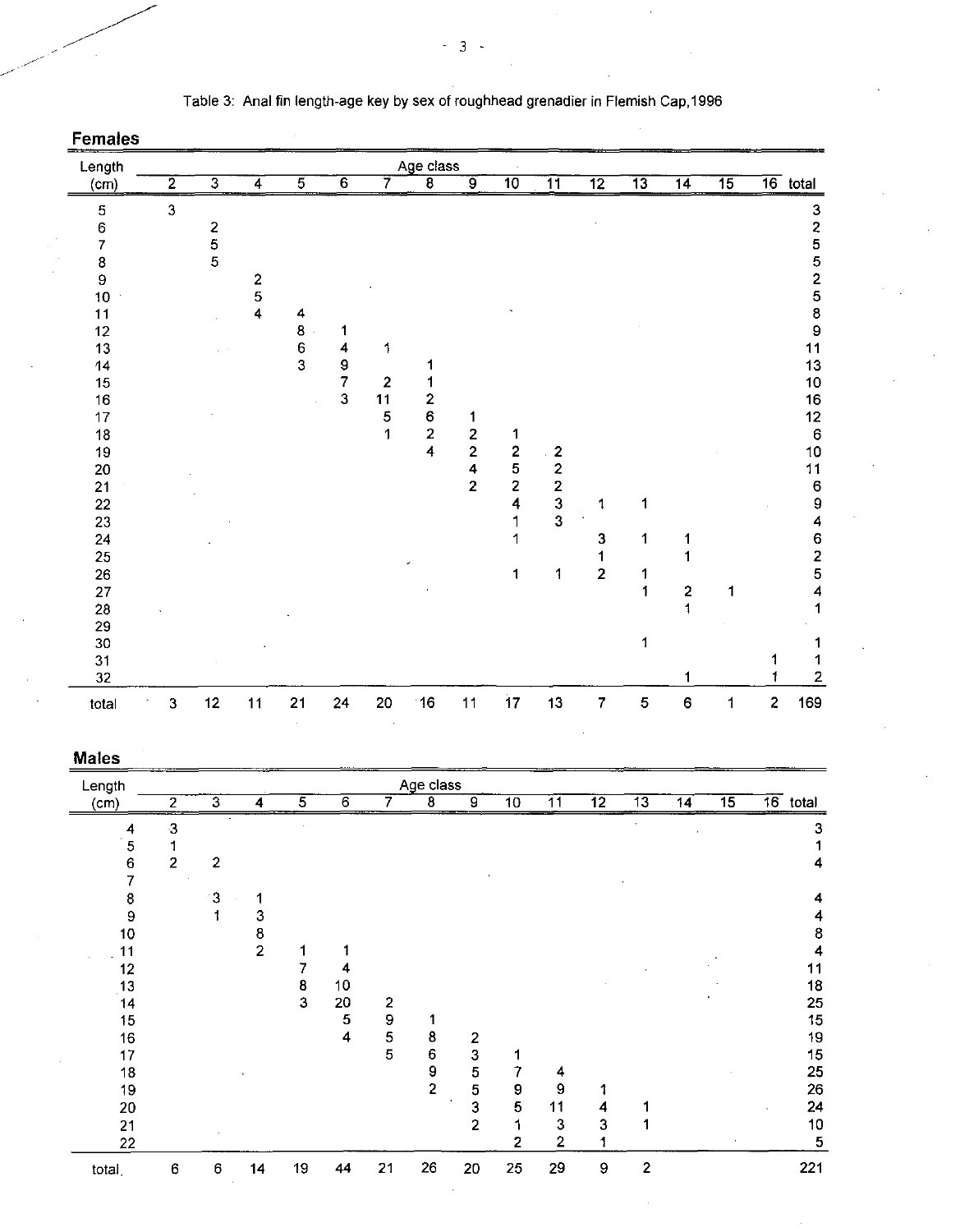$\overline{4}$  $\ddot{\phantom{a}}$ 

| sextage |              |     | 3   |      | 5   | 6   |     | 8   |                                | 10  | 11  | 12                    | 13  | 14<br>------------ | 15 | 16 | total |
|---------|--------------|-----|-----|------|-----|-----|-----|-----|--------------------------------|-----|-----|-----------------------|-----|--------------------|----|----|-------|
| 1994    |              |     |     |      |     |     |     |     |                                |     |     |                       |     |                    |    |    | $-$   |
| Males   |              |     | 17  | 143  | 108 | 187 | 224 | 169 | 124                            | 42  |     | 28                    |     |                    | 11 |    | 1053  |
| Female  |              | 9   | 36  | 121  | 139 | 101 | 104 | 134 | 160                            | 133 | 113 | 50                    | 47  |                    | 22 |    | 1169  |
| Total   |              | 61  | 158 | 487  | 480 | 561 | 602 | 575 | 485                            | 233 | 141 | $\sim$ 10 $\pm$<br>92 | 53  |                    | 35 |    | 3963  |
| 1995    |              |     |     |      |     |     |     |     | $\ddot{\phantom{1}}$<br>$\sim$ |     |     |                       |     |                    |    |    |       |
| Males   |              | 20  | 92  | 190  | 360 | 324 | 385 | 343 | 162                            | -41 |     |                       |     |                    |    |    | 1917  |
| Female  |              | 38  | 104 | 247  | 443 | 259 | 180 | 240 | 192                            | 111 | 39  | 33                    | 27  |                    | 22 |    | 1942  |
| Totat   |              | 173 | 235 | .490 | 879 | 625 | 596 | 602 | 364                            | 157 | 39  | 33                    | 27. |                    | 22 |    | 4249  |
| 1996    | $\mathbf{H}$ |     |     |      |     |     |     |     |                                |     |     |                       |     |                    |    |    |       |
| Males   |              | 46  | 35  | 116  | 149 | 365 | 191 | 232 | 167                            | 199 | 226 | 68                    | 15  |                    |    |    | 1809  |
| Female  |              | 24  | 79  | 84   | 172 | 194 | 157 | 127 | 85                             | 127 | 97  | 52                    | 34  | 44                 | 5  | 14 | 1295  |
| Total   |              | 297 | 136 | 214  | 341 | 569 | 351 | 363 | 255                            | 329 | 326 | 121                   | 49  | 44                 | 5  | 14 | 3414  |

Table 5: Mean anal-fin length (cm) at age of roughhead grenadier in Flemish Cap, 1994-96

|     |      | males |      | females |      |      |                |
|-----|------|-------|------|---------|------|------|----------------|
| Age | 1994 | 1995  | 1996 | 1994    | 1995 | 1996 | Age            |
| 1   |      |       |      |         |      |      |                |
| 2   |      | 7     | 5    | 7       | 6    | 5    | $\overline{2}$ |
| 3   | 7    | 9     | 7    | 8       | 9    | 7    | 3              |
| 4   | 10   | 10    | 10   | 10      | 10   | 10   | 4              |
| 5   | 13   | 12    | 13   | 13      | 13   | 12   | 5              |
| 6   | 15   | 15    | 14   | 15      | 15   | 14   | 6              |
| 7   | 17   | 17    | 16   | 18      | 17   | 16   | 7              |
| 8   | 18   | 19    | 17   | 19      | 19   | 17   | 8              |
| 9   | 20   | 20    | 18   | 21      | 20   | 19   | 9              |
| 10  | 20   | 20    | 19   | 23      | 22   | 21   | 10             |
| 11  |      |       | 20   | 25      | 25   | 21   | 11             |
| 12  | 21   |       | 20   | 29      | 26   | 24   | 12             |
| 13  |      |       | 20   | 28      | 27   | 26   | 13             |
| 14  |      |       |      |         | 28   | 27   | 14             |
| 15  | 31   |       |      | 27      | 31   | 27   | 15             |
| 16  |      |       |      |         |      | 32   | 16             |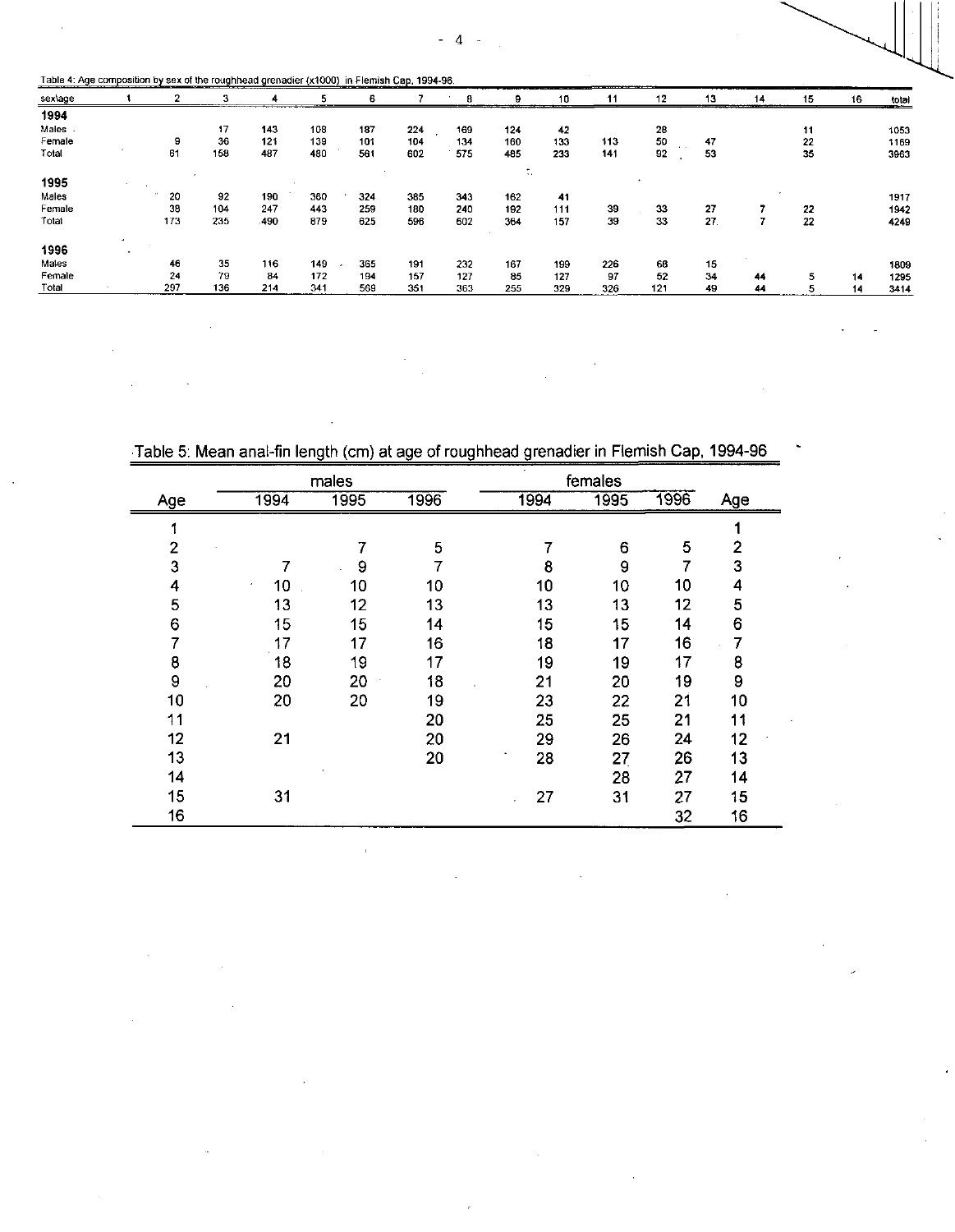